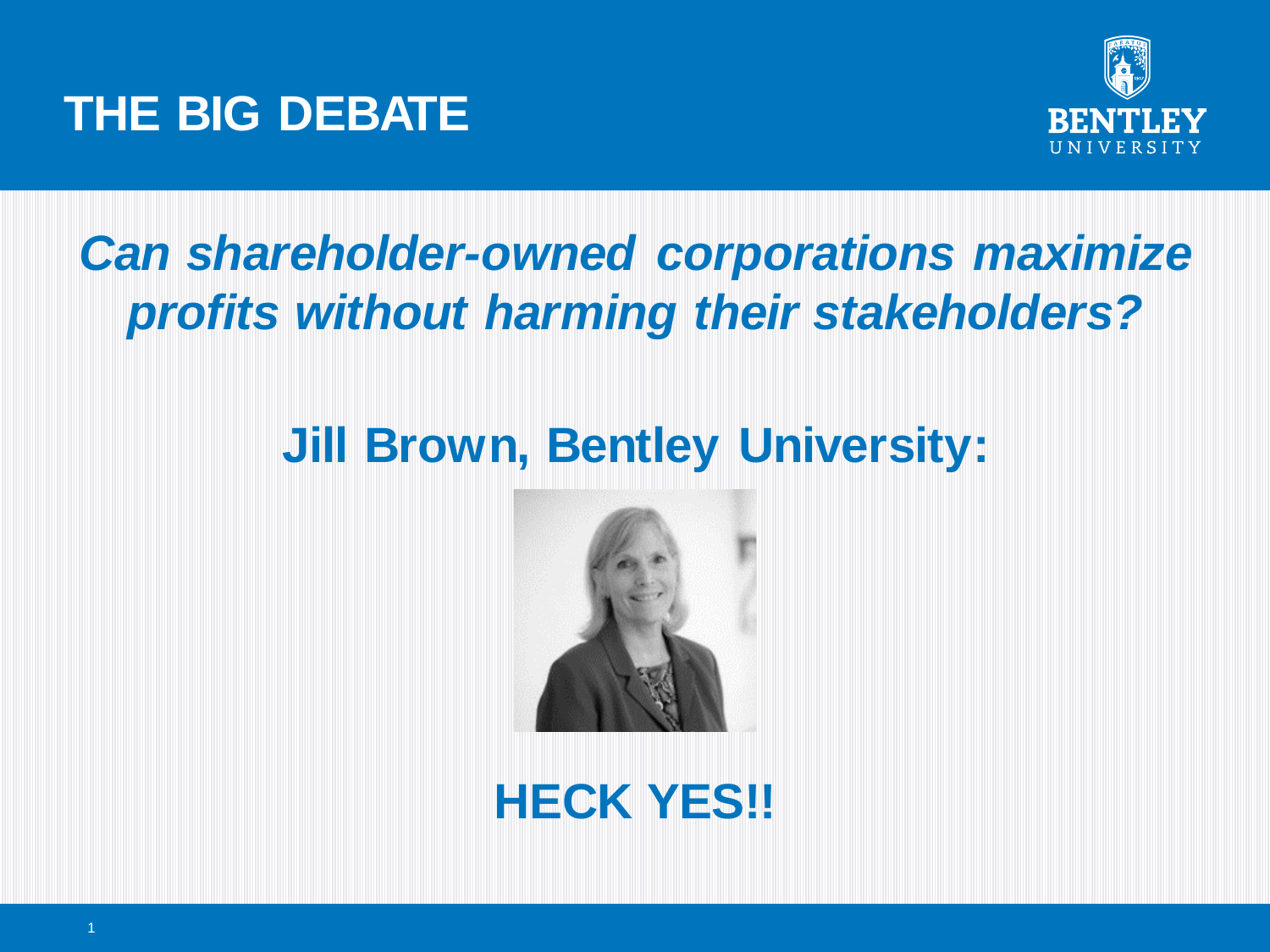## **CAN SHAREHOLDER-OWNED CORPORATIONS CAN MAXIMIZE PROFITS WITHOUT HARMING THEIR STAKEHOLDERS?**



### Claim 1 Claim 1 Claim 2 Claim 2 Claim 3

This question leads one to think of "maximizing profits" with a **shareholder primacy orientation**…I explain how businesses have evolved beyond this, particularly when looking at "maximizing profits" more broadly. This is an *instrumental perspective*

**Businesses are conditioned to avoid harming stakeholders**…I outline the business level constructs that support this. *This is both instrumental and normative in perspective.*

Combining these two ideas…I argue that maximizing profits/value is not at odds with stakeholders' interests…in fact, **firms with the best stakeholder relations offer higher overall value.**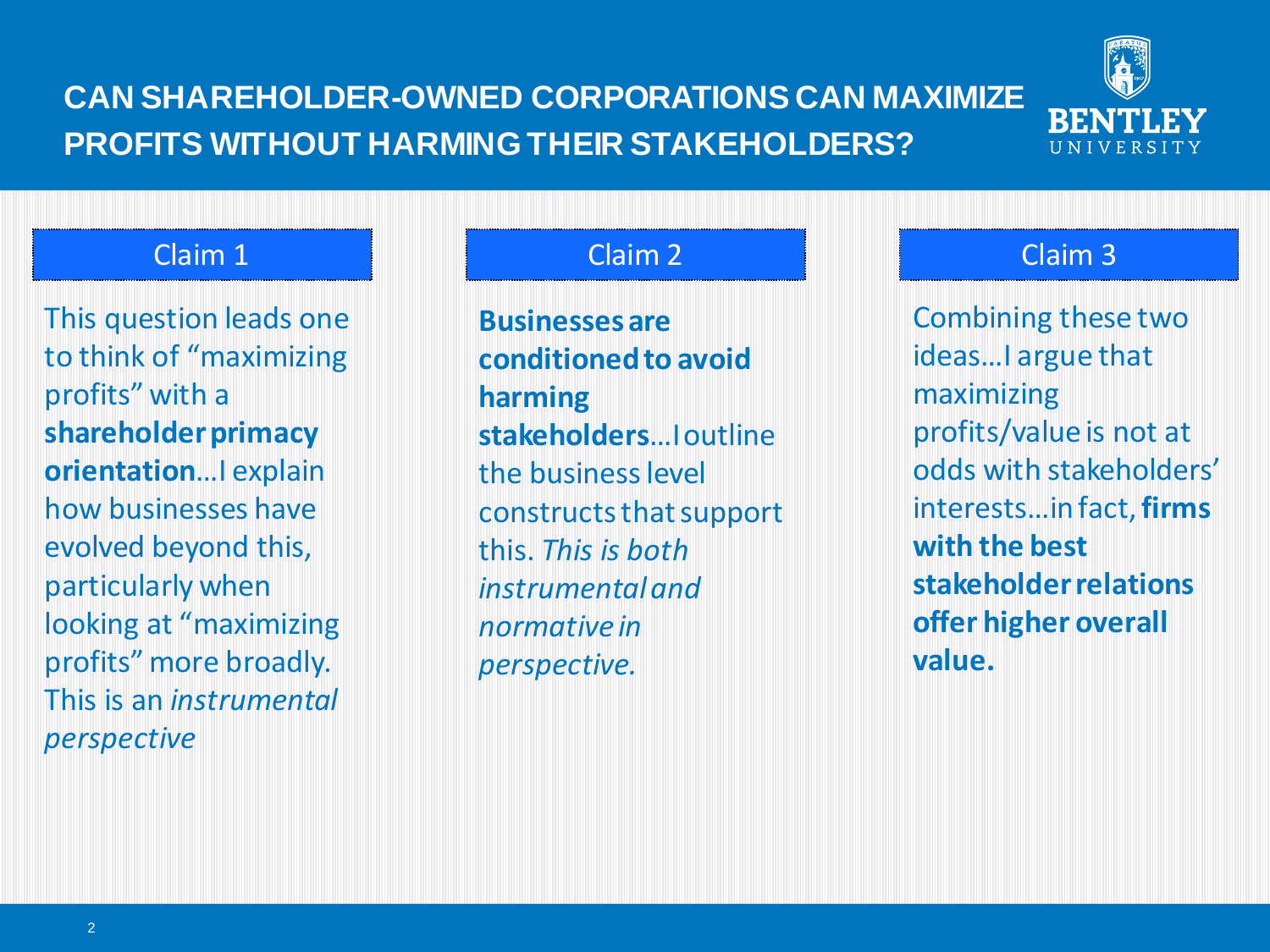## **#1: SHAREHOLDER PRIMACY IS IN THE REAR VIEW MIRROR**



### The arguments The support

- 1. Shareholders do not own the corporation and companies understand that today
	- a. From legal, economic perspectives
	- b. The firm as a nexus of contracts
	- c. Team-based corporate production
- 2. There is evidence that this is in the rear view mirror:
	- a. 2019 by the BRT Statement
	- b. Similar evolutions in asset management arena and ESG
	- c. Even Michael Jensen stepping back from shareholder primacy…!
	- d. Even Adam Smith believed in stakeholder fairness of exchange
	- e. Caveat: Walking the talk…

- 1. Stout, L. A. (2001). Bad and not-so-bad arguments for shareholder primacy. S. Cal. L. Rev., 75, 1189.
- 2. "Business Roundtable Redefines the Purpose of the Corporation to Promote 'An Economy that Serves All Americans, Principles of Corporate Governance" https://www.businessroundtable.org/business[roundtable-redefines-the-purpose-of-a-corporation-to](https://www.businessroundtable.org/business-roundtable-redefines-the-purpose-of-a-corporation-to-promote-an-economy-that-serves-all-americans)promote-an-economy-that-serves-all-americans
- 3. Fishing with Dynamite https://news.darden.virginia.edu/2019/10/25/newdocumentary-fishing-with-dynamite/
- 4. Brown, J. A., & Forster, W. R. (2013). CSR and stakeholder theory: A tale of Adam Smith. Journal of business ethics, 112(2), 301-312.
- 5. Brown, J. "Will a Global Pandemic and Recession Hit the Reset Button for Corporate Governance and Business/Stakeholder Relationships?" <https://sim.aom.org/covid-19-insights>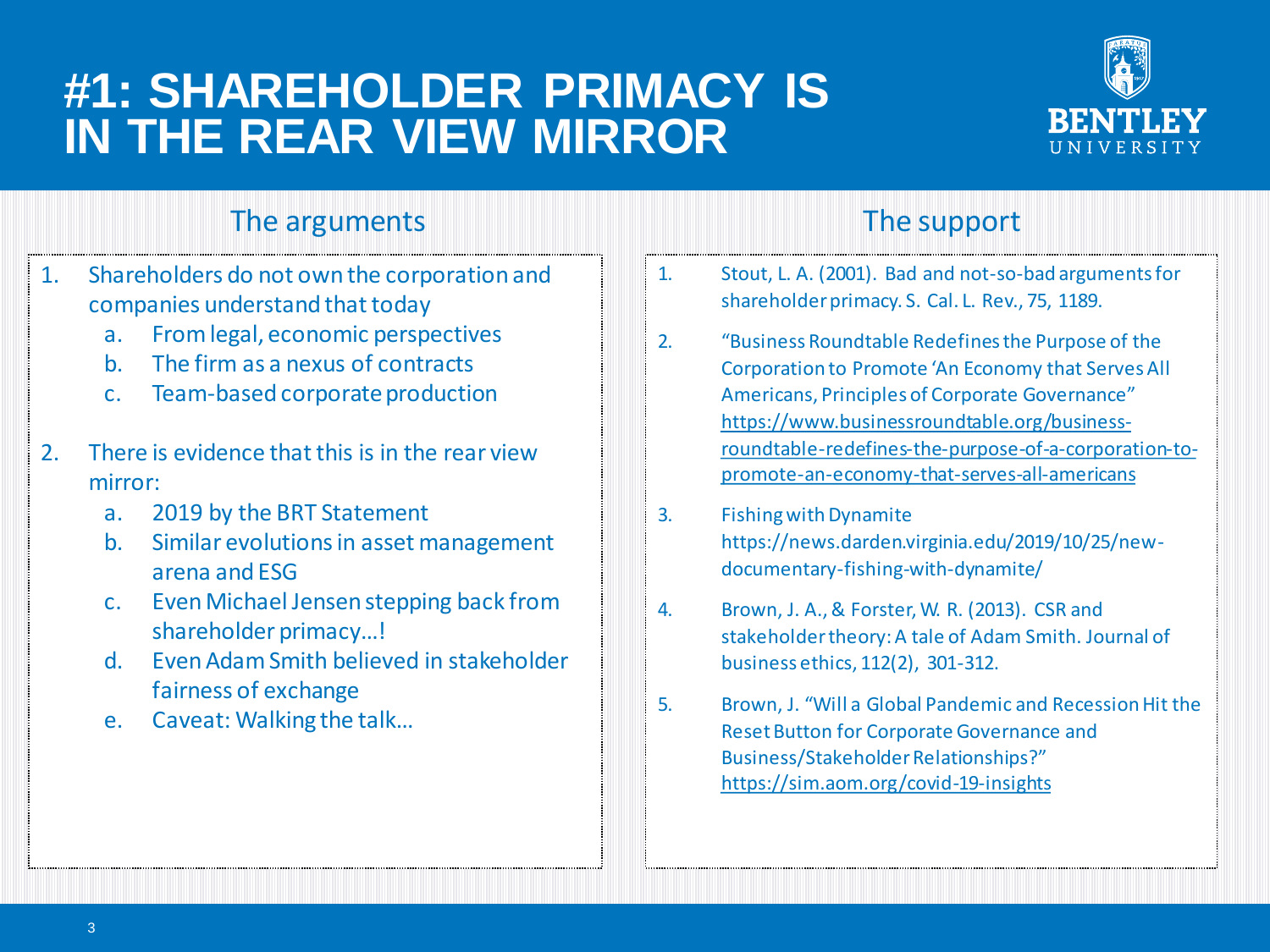# **#2: FIRMS ARE CONDITIONED TO AVOID HARMING STAKEHOLDERS**



## The arguments The support

- 1. There are risk management benefits to multistakeholder orientation
	- a. Creation of value
	- b. Win-win
- 2. Legitimacy and social judgments are too risky
	- a. Backlash beyond primary stakeholders
	- b. BP example
- 3. It is too hard to recapture stakeholder support once lost
	- a. It requires a lot of goodwill
	- b. It depends on level of moral salience of the harm
- 4. Evidence from institutional shareholders
	- a. Stakeholder activism

- 1. Barnett, M.L. and Hoffman, A.J. (2008) "Beyond Corporate Reputation: Managing Reputational Interdependence." Corporate Reputation Review, 11: 1-9
- 2. Bitektine, A. (2011). Toward a theory of social judgments of organizations: The case of legitimacy, reputation, and status. Academy of management review, 36(1), 151-179.
- 3. Brown, J., Buchholtz, A. and Dunn, P. (2016) "Moral Salience and the Role of Goodwill in Firm-Stakeholder Relations," Business Ethics Quarterly
- 4. Rehbein, K., Waddock, S., & Graves, S. B. (2004). Understanding shareholder activism: Which corporations are targeted? Business & Society, 43(3), 239-267.
- 5. Godfrey, P., Merrill, C & Hansen, J. (2009). The relationship between CSR and shareholder value: An empirical test of the risk management hypothesis. Strategic Management Journal, 30(4), 425-445.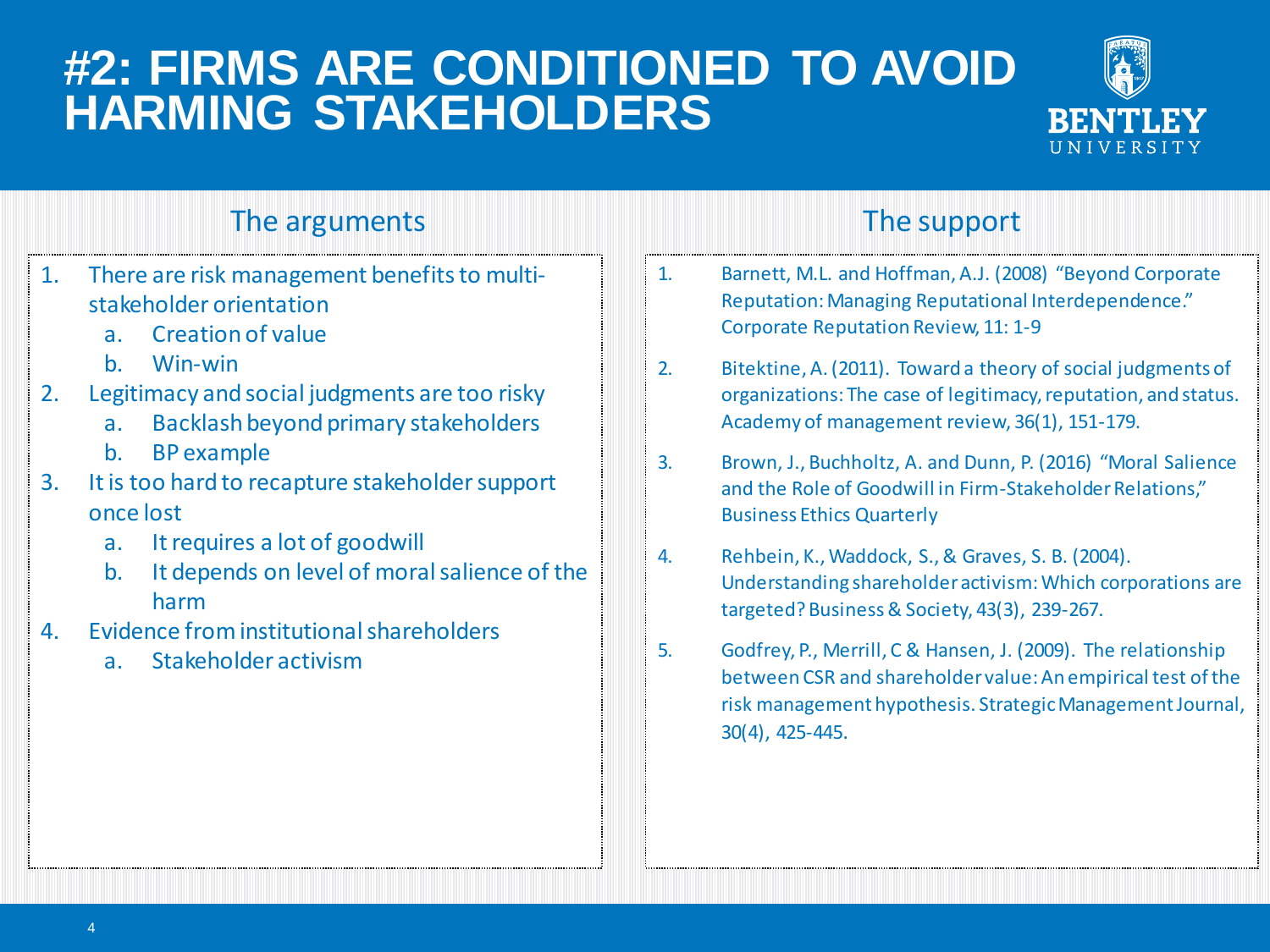## **#3: FIRMS WITH THE BEST STAKEHOLDER RELATIONS OFFER HIGHER OVERALL VALUE**



### The arguments The support

- 1. Even hard-core strategists concede that firms must consider a stakeholder perspective to capture higher rents
	- a. RBV view
- 2. The creation of rent is directly associated with perceptions of fairness among stakeholders
	- a. Reciprocity
	- b. Trust
- 3. There is parallel to the business case for CSR
	- a. Economic profitability measures the effectiveness of business activities
	- b. It ensures the future supply of capital
	- c. Responsibility-profitability connection
	- d. Therefore treating stakeholders with fairness and reciprocity will improve the bottom line.
- 4. Managing for stakeholders creates higher overall value

- 1. Barney, J. B. (2018). Why resource‐based theory's model of profit appropriation must incorporate a stakeholder perspective. Strategic Management Journal, 39(13), 3305-3325.
- 2. Bosse, D. A., Phillips, R. A., & Harrison, J. S. (2009). Stakeholders, reciprocity, and firm performance. Strategic Management Journal, 30(4), 447-456.
- 3. Carroll, A. B., & Shabana, K. M. (2010). The business case for corporate social responsibility: A review of concepts, research and practice. International journal of management reviews, 12(1), 85-105.
- 4. Harrison, J. S., Bosse, D. A., & Phillips, R. A. (2010). Managing for stakeholders, stakeholder utility functions, and competitive advantage. Strategic management journal, 31(1), 58-74.